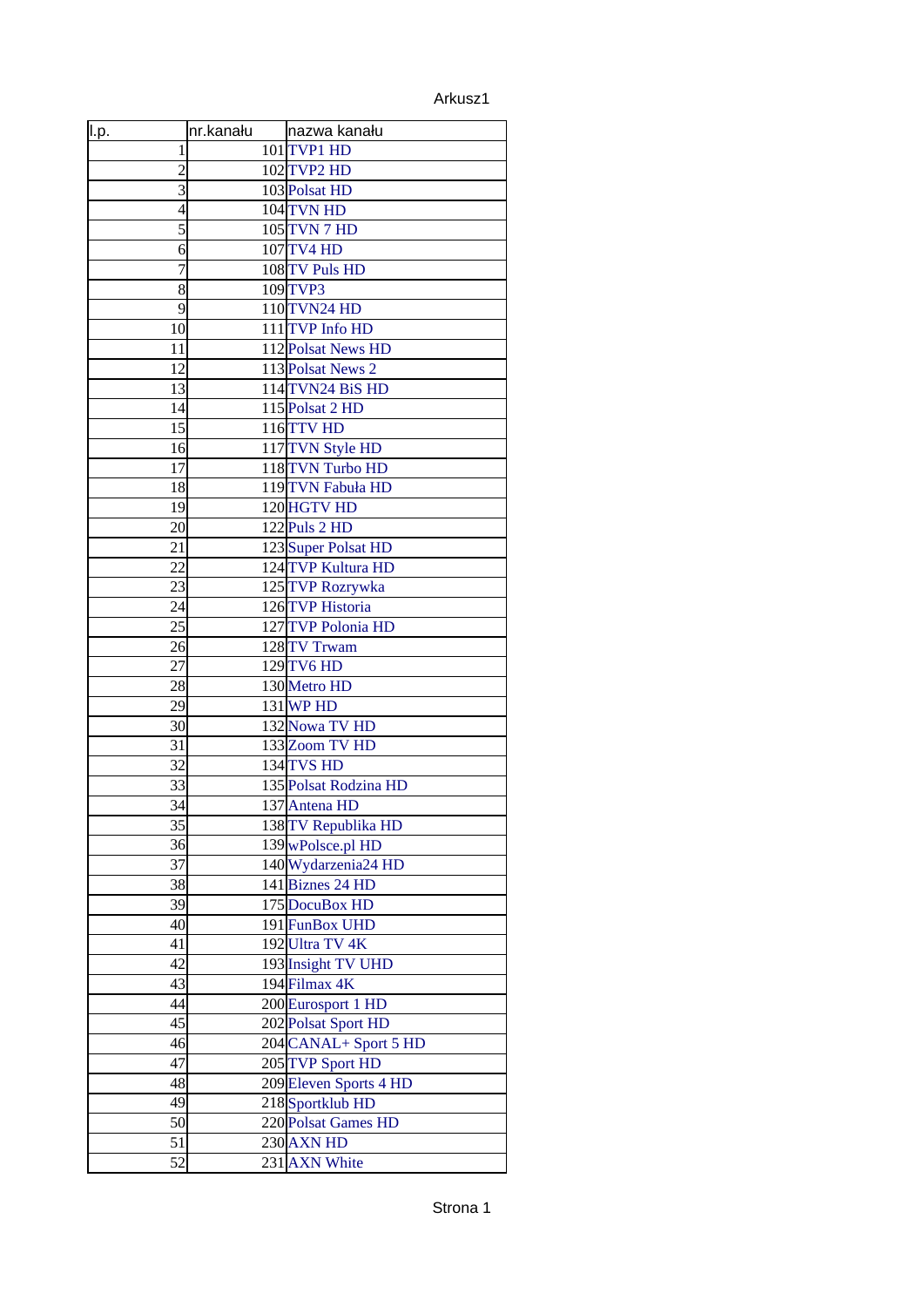Arkusz1

| 53              | 232 AXN Black                      |
|-----------------|------------------------------------|
| 54              | 233 AXN Spin HD                    |
| 55              | 234 Comedy Central HD              |
| 56              | 235 Polsat Comedy Central Extra HD |
| 57              | $236$ FOX HD                       |
| 58              | 237 Fox Comedy HD                  |
| 59              | 239 Warner TV HD                   |
| 60              | 240 Paramount Network HD           |
| 61              | 242BBC First HD                    |
| 62              | 243 TVP Seriale                    |
| 63              | 244 TVP HD                         |
| 64              | 245 Ale kino+ HD                   |
| 65              | 246 Stopklatka TV HD               |
| 66              | 247 Kino Polska HD                 |
| 67              | 248 Kino TV HD                     |
| 68              | 249 Polsat Film HD                 |
| 69              | 250 Polsat Seriale HD              |
| 70              | 251 Romance TV HD                  |
| 71              | 255 Bollywood HD                   |
| $\overline{72}$ | 256 Epic Drama HD                  |
| 73              | 257 13 Ulica HD                    |
| 74              | 258 Dizi HD                        |
| 75              | 259 Filmax HD                      |
| 76              | 270MiniMini+HD                     |
| 77              | 271 teleTOON+ HD                   |
| 78              | 272 Nickelodeon                    |
| $\overline{79}$ | 273 Nicktoons HD                   |
| 80              | 274 Nick Jr.                       |
| 81              | 275 Cartoon Network HD             |
| 82              | 276 TVP ABC HD                     |
| 83              | 277 Disney Channel HD              |
| 84              | 278 Disney XD                      |
| 85              | 279 Disney Junior                  |
| 86              | 281 Boomerang HD                   |
| 87              | 282 CBeebies                       |
| 88              | 284 Da Vinci HD                    |
| 89              | 285 Top Kids HD                    |
| 90              | 286 Junior Music HD                |
| 91              | 301 Eska Rock TV                   |
| 92              | 302 Eska TV Extra HD               |
| 93              | 3034FUN.TV                         |
| 94              | 304 4FUN DANCE                     |
| 95              | 305 4FUN KIDS                      |
| 96              | 306 MTV Polska HD                  |
| 97              | 307 MTV Live HD                    |
| 98              | 311 NickMusic                      |
| 99              | 312 MTV 00s                        |
| 100             | 314 Polo TV                        |
| 101             | 315 Disco Polo Music               |
| 102             | 316 Polsat Music HD                |
| 103             | 317 VOX Music TV                   |
| 104             | 318 Kino Polska Muzyka             |
| 105             | 319 Stars. TV HD                   |
|                 |                                    |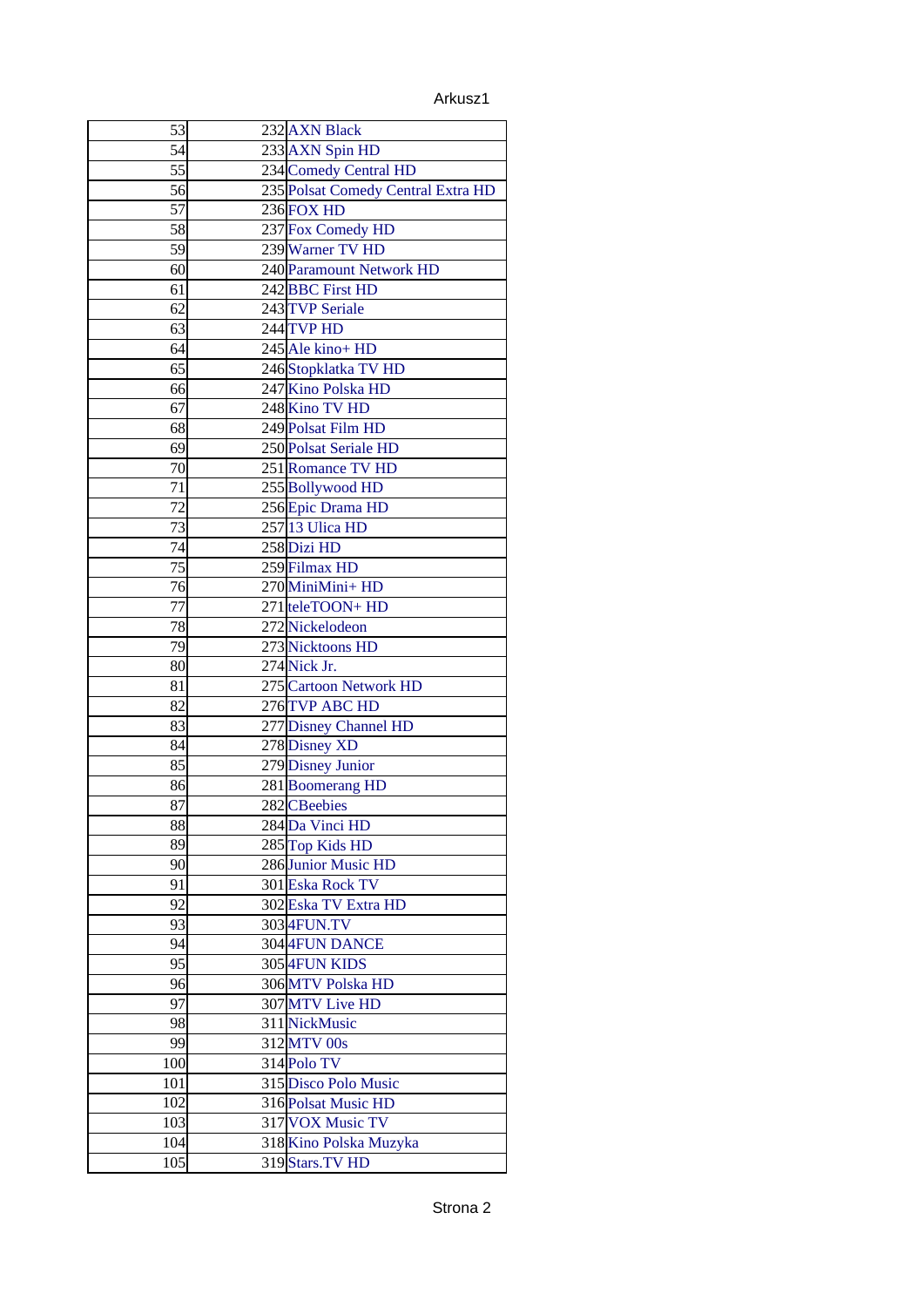Arkusz1

| 106 | 320 Power TV HD                   |
|-----|-----------------------------------|
| 107 | 321 Nuta TV HD                    |
| 108 | 325 Music Box Polska HD           |
| 109 | 326 Jazz TV HD                    |
| 110 | 340 Discovery Channel HD          |
| 111 | 341 Discovery Science HD          |
| 112 | 342 ID Investigation Discovery HD |
| 113 | 343 Discovery Historia            |
| 114 | 344 National Geographic HD        |
| 115 | 345 National Geographic Wild HD   |
| 116 | 346 Animal Planet HD              |
| 117 | 347 BBC Earth HD                  |
| 118 | 348 Travel Channel HD             |
| 119 | 349 Planete+ HD                   |
| 120 | 350 History HD                    |
| 121 | 352 Polsat Viasat Nature HD       |
| 122 | 353 Polsat Viasat History HD      |
| 123 | 355 Fokus TV HD                   |
| 124 | 356 Polsat Doku HD                |
| 125 | 357 Red Carpet TV HD              |
| 126 | 358 History2 HD                   |
| 127 | 359 TVP Dokument HD               |
| 128 | 400 Food Network HD               |
| 129 | 401 Polsat Play HD                |
| 130 | 402 Polsat Cafe HD                |
| 131 | 403 CANAL + Domo HD               |
| 132 | 404 CANAL + Kuchnia HD            |
| 133 | 405 BBC Brit HD                   |
| 134 | 406 BBC Lifestyle HD              |
| 135 | 407 Nat Geo People HD             |
| 136 | 408 Discovery Life HD             |
| 137 | 409 DTX HD                        |
| 138 | 410 TLC HD                        |
| 139 | 412TBN Polska HD                  |
| 140 | 413 HOME TV HD                    |
| 141 | 414 Adventure HD                  |
| 142 | 416 Active Family HD              |
| 143 | 420 Tele5 HD                      |
| 144 | 421 Polonia1 HD                   |
| 145 | 422 TVP Kobieta HD                |
| 146 | 425 FashionTV Paris HD            |
| 147 | 426EWTN                           |
| 148 | 427TV Okazje HD                   |
| 149 | 453 Deutsche Welle                |
| 150 | 456 CNN International             |
| 151 | 457 BBC World News                |
| 152 | 458 Al Jazeera English HD         |
| 153 | 459 France 24 HD ENG              |
| 154 | 463Bloomberg                      |
| 155 | 464 Deutsche Welle ENG HD         |
| 156 | 465 TV5 Monde HD                  |
| 157 | 466 France 24 HD FRA              |
| 158 | 467Belsat TV                      |
|     |                                   |